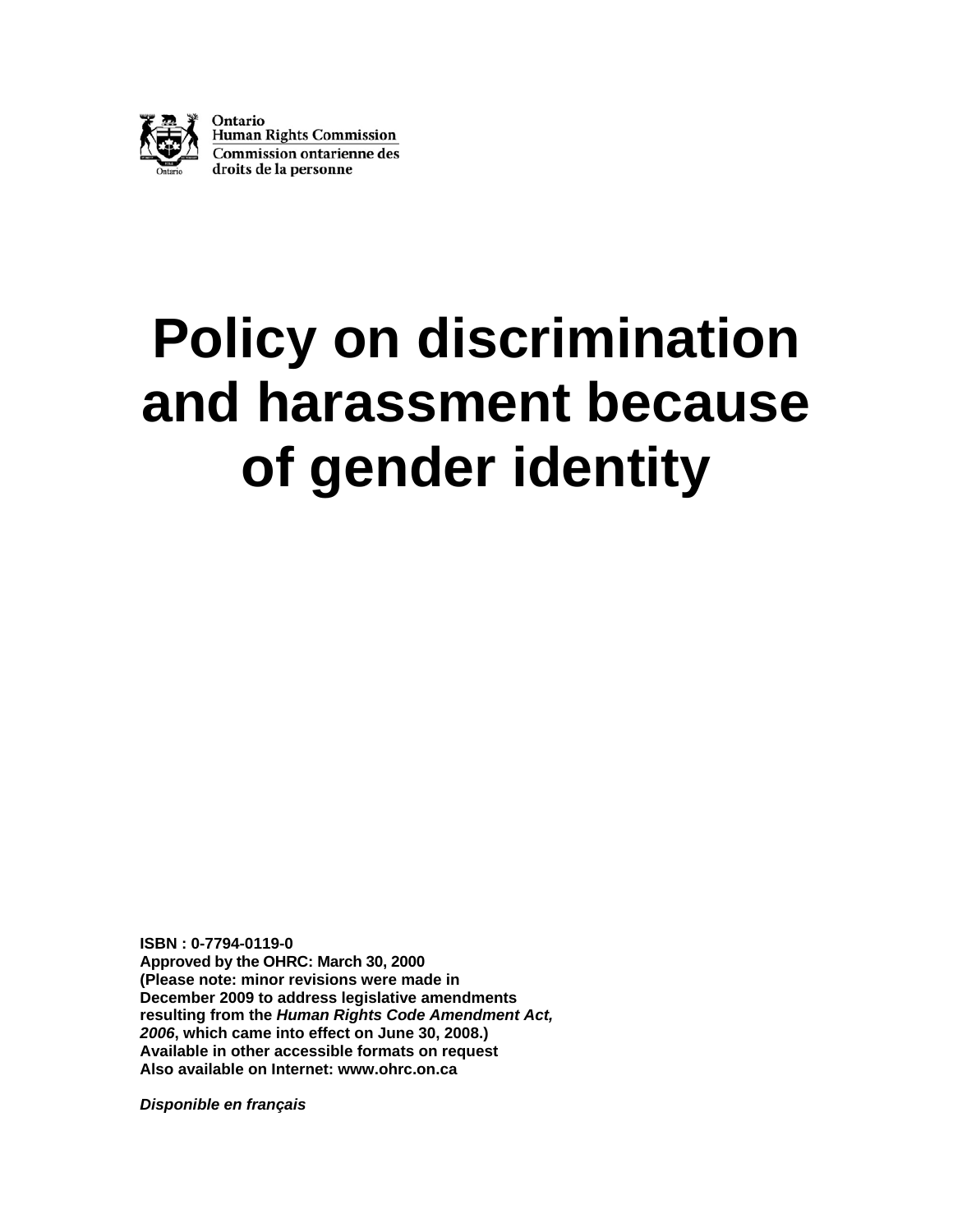# **Contents**

| a) Common Law: The Organic Theory of Corporate Responsibility  13 |  |
|-------------------------------------------------------------------|--|
|                                                                   |  |
|                                                                   |  |
|                                                                   |  |
|                                                                   |  |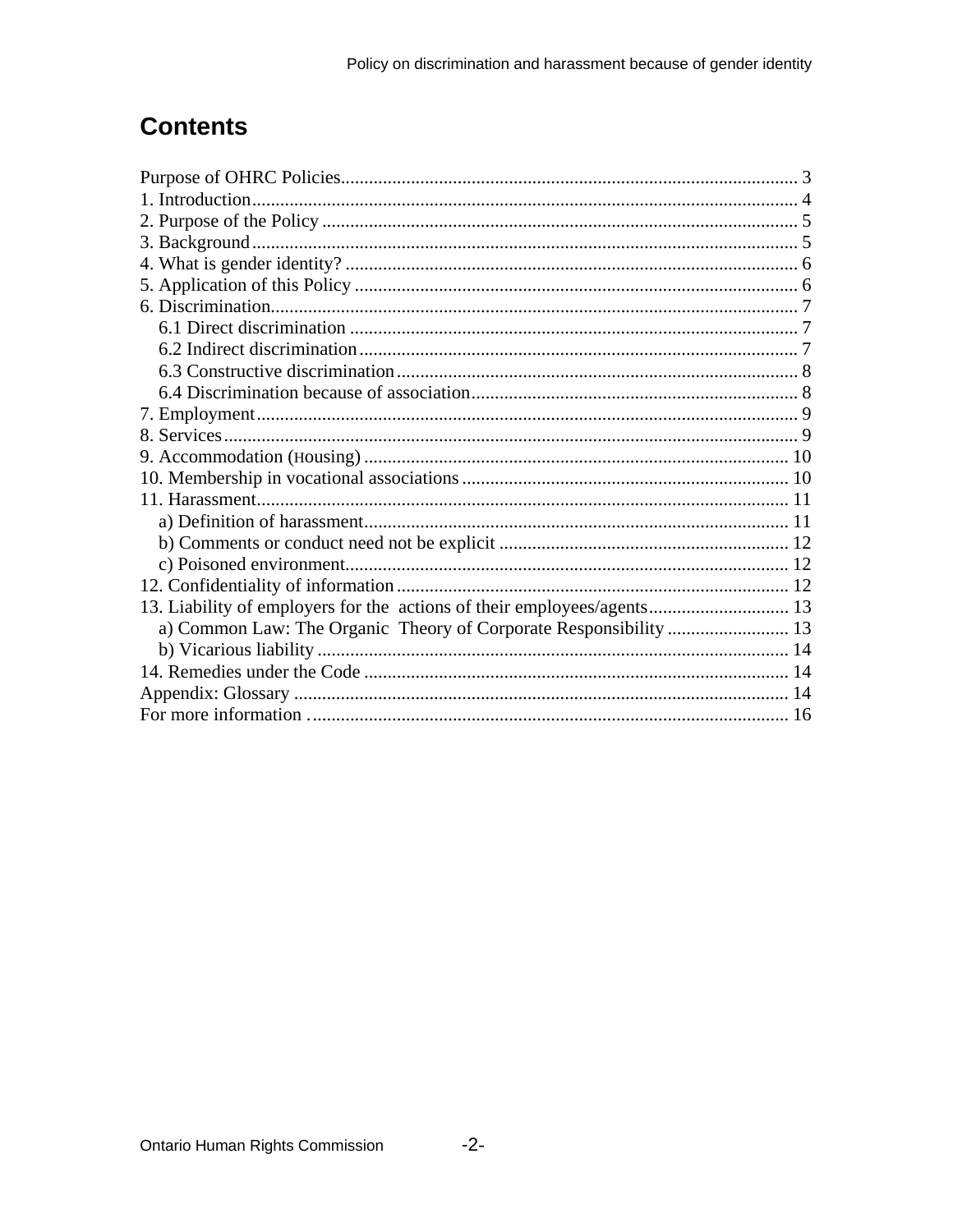### <span id="page-2-0"></span>**Purpose of OHRC Policies**

Section 30 of the Ontario *Human Rights Code (Code)* authorizes the Ontario Human Rights Commission (OHRC) to prepare, approve and publish human rights policies to provide guidance on interpreting provisions of the *Code*. [1](#page-16-0) The OHRC's policies and guidelines set standards for how individuals, employers, service providers and policy-makers should act to ensure compliance with the *Code*. They are important because they represent the OHRC's interpretation of the *Code* at the time of publication.<sup>[\\*\\*](#page-2-1)</sup> Also, they advance a progressive understanding of the rights set out in the *Code.* 

Section 45.5 of the *Code* states that the Human Rights Tribunal of Ontario (the Tribunal) may consider policies approved by the OHRC in a human rights proceeding before the Tribunal. Where a party or an intervenor in a proceeding requests it, the Tribunal *shall* consider an OHRC policy. Where an OHRC policy is relevant to the subject-matter of a human rights application, parties and intervenors are encouraged to bring the policy to the Tribunal's attention for consideration.

Section 45.6 of the *Code* states that if a final decision or order of the Tribunal is not consistent with an OHRC policy, in a case where the OHRC was either a party or an intervenor, the OHRC may apply to the Tribunal to have the Tribunal state a case to the Divisional Court to address this inconsistency.

OHRC policies are subject to decisions of the Superior Courts interpreting the *Code*. OHRC policies have been given great deference by the courts and Tribunal,<sup>[\\*\\*\\*](#page-2-2)</sup> applied to the facts of the case before the court or Tribunal, and quoted in the decisions of these bodies.<sup>\*\*</sup>

<span id="page-2-1"></span> $\overline{a}$ Note that case law developments, legislative amendments, and/or changes in the OHRC's own policy positions that took place after a document's publication date will not be reflected in that document. For more information, please contact the OHRC.

<span id="page-2-2"></span><sup>\*\*\*</sup> In *Quesnel* v. *London Educational Health Centre* (1995), 28 C.H.R.R. D/474 at para. 53 (Ont. Bd. Inq.), the tribunal applied the United States Supreme Court's decision in *Griggs*  v. Duke Power Co., 401 U.S. 424 (4<sup>th</sup> Cir. 1971) to conclude that OHRC policy statements should be given "great deference" if they are consistent with *Code* values and are formed in a way that is consistent with the legislative history of the *Code* itself. This latter requirement was interpreted to mean that they were formed through a process of public consultation.

<span id="page-2-3"></span>Recently, the Ontario Superior Court of Justice quoted at length excerpts from the OHRC's published policy work in the area of mandatory retirement and stated that the OHRC's efforts led to a "sea change" in the attitude to mandatory retirement in Ontario. The OHRC's policy work on mandatory retirement heightened public awareness of this issue and was at least partially responsible for the Ontario government's decision to pass legislation amending the *Code* to prohibit age discrimination in employment after age 65, subject to limited exceptions. This amendment, which became effective December 2006, made mandatory retirement policies illegal for most employers in Ontario: *Assn. of Justices of the Peace of Ontario* v. *Ontario (Attorney General)* (2008), 92 O.R. (3d) 16 at para. 45. See also *Eagleson Co-Operative Homes, Inc.* v. *Théberge,*  [2006] O.J. No. 4584 (Sup.Ct. (Div.Ct.)) in which the Court applied the OHRC's *Policy and Guidelines on Disability and the Duty to Accommodate*, available at: [www.ohrc.on.ca/en/resources/Policies/PolicyDisAccom2](http://www.ohrc.on.ca/en/resources/Policies/PolicyDisAccom2)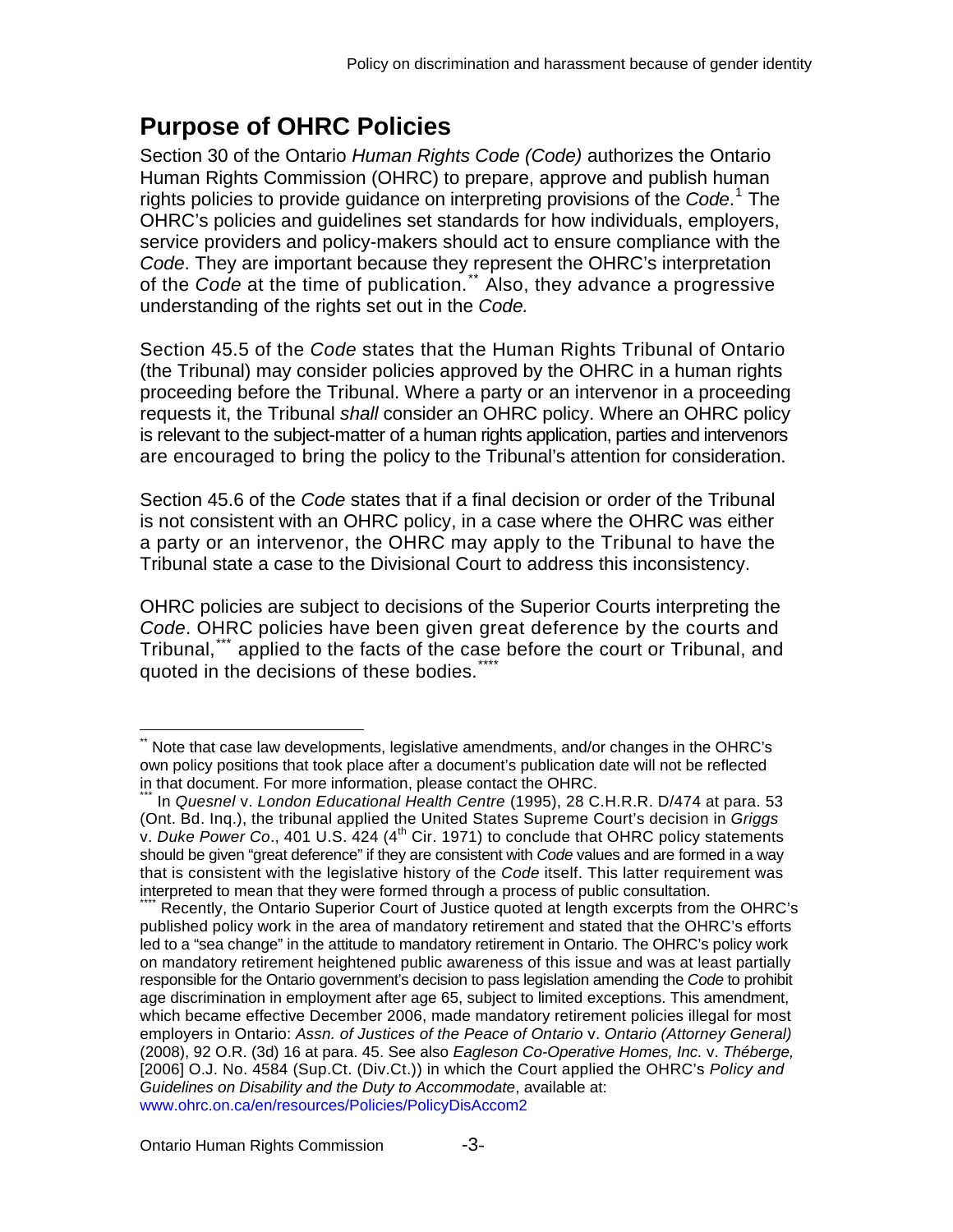# <span id="page-3-0"></span>**1. Introduction**

The *Code*<sup>[2](#page-16-1)</sup> states that it is public policy in Ontario to recognize the inherent dignity and worth of every person and to provide for equal rights and opportunities without discrimination. The *Code* aims at creating a climate of understanding and mutual respect for the dignity and worth of each person so that each person feels a part of the community and feels able to contribute to the community.

The OHRC has developed policy statements and guidelines that cover many human rights issues*.* However, issues related to gender identity remain largely unresolved in policy, procedures, and law.

Gender identity is not an enumerated ground in the *Code*. However, the existing legal structure in the *Code* can support a progressive understanding of the ground of 'sex' to include 'gender identity' and protect individuals who are subject to discrimination or harassment because of gender identity. This approach toward the application of the *Code* has been accepted for some time and is well demonstrated by Mr. Justice McIntyre who said:

*It is not, in my view, a sound approach to say that according to established rules of construction no broader meaning can be given to the Code than the narrowest interpretation of the words employed. The accepted rules*  **of construction are flexible enough to enable the Court to recognize in the construction of a human rights code the special nature and** *purpose of the enactment ... and give to it an interpretation which will advance its broad purposes [Emphasis added]. Legislation of this type is of a special nature, not quite constitutional, but certainly more than*  the ordinary....<sup>[3](#page-16-2)</sup>

The right to equal treatment without discrimination or harassment because of sex extends to all persons. The OHRC has taken the policy position that this protection extends to persons because of gender identity. However, this policy focuses on persons whose gender identity diverges from their birth-assigned identity.

Human rights claims related to gender identity are made almost exclusively by transgenderists and transsexuals. There are, arguably, few groups in our society today who are as disadvantaged and disenfranchised as transgenderists and transsexuals. Fear and hatred of transgenderists and transsexuals<sup>[4](#page-16-3)</sup> combined with hostility toward their very existence are fundamental human rights issues. As the organization responsible for promoting and advancing respect for human rights in Ontario, and for protecting human rights and the public interest, the OHRC is in a unique position to forward the policy that the dignity and worth of every person be recognized and that equal rights and opportunities be provided without discrimination because of gender identity. Mr. Justice Sopinka once noted:

*Human rights legislation is amongst the most pre-eminent category of legislation. It has been described as having a "special nature, not quite*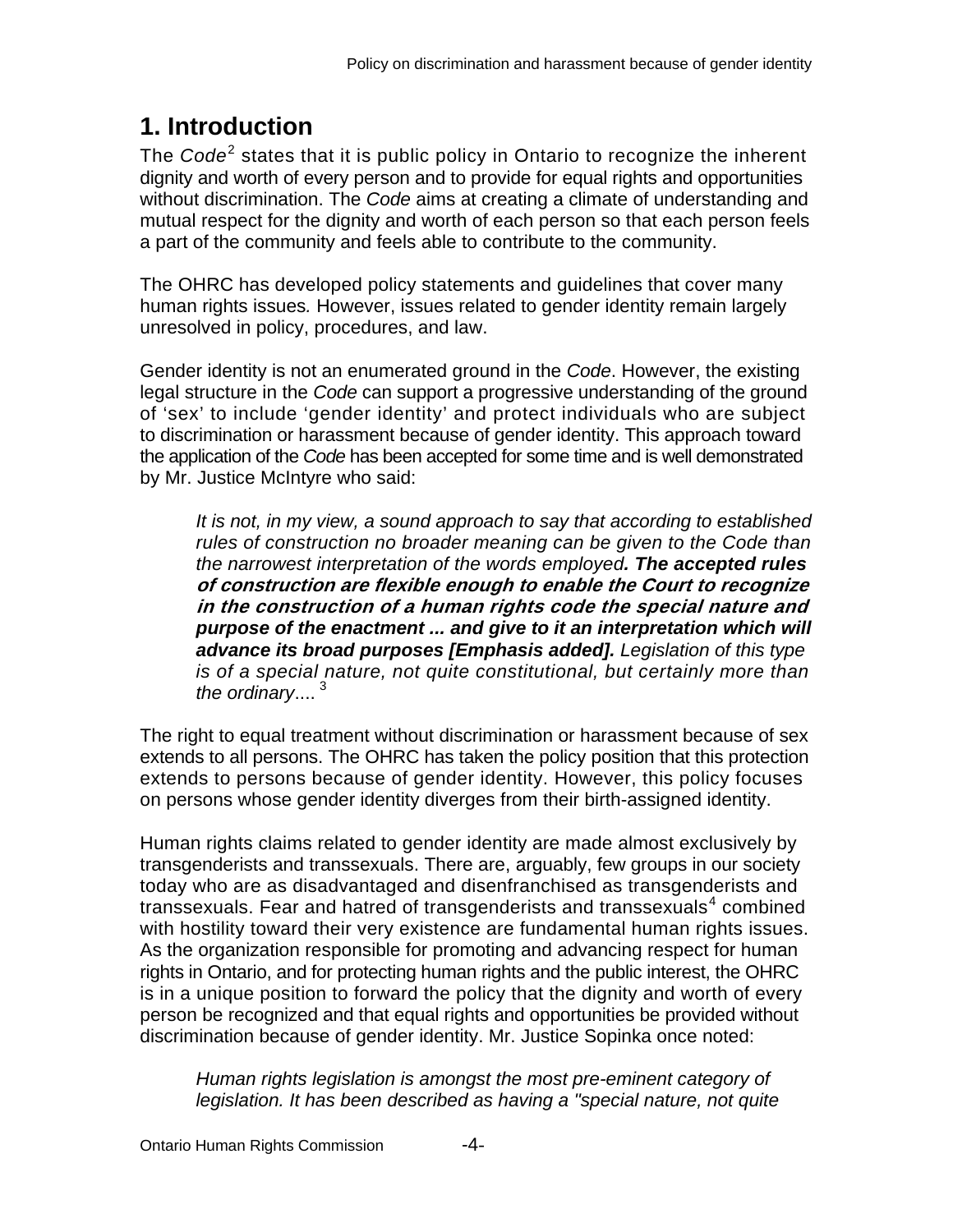*constitutional but certainly more than the ordinary..." (Ontario Human Rights Commission v. Simpsons-Sears Ltd., [1985] 2 S.C.R. 536, at p. 547). One of the reasons such legislation has been so described* **is that it is often the final refuge of the disadvantaged and the** *disenfranchised.***[5](#page-16-4)** *[Emphasis added].* 

# <span id="page-4-0"></span>**2. Purpose of the Policy**

This policy sets out the position of the OHRC with respect to gender identity and is intended to help the public understand how the *Code* protects against discrimination and harassment because of gender identity and to assist employers and providers of services and accommodation to understand their responsibilities under the *Code*. The policy also can be used for educational initiatives such as the development of training materials and the revision of anti-discrimination and harassment policies so that they include gender identity.

By developing this policy the OHRC is:

- Promoting the dignity and equality of those whose gender identity does not conform to traditional social norms
- Ensuring that all people are protected by the *Code*
- Promoting awareness of gender identity and preventing discrimination and harassment
- Dispelling stereotypes and myths that foster discrimination and harassment against individuals because of their gender identity.

# <span id="page-4-1"></span>**3. Background**

Over the last two decades, there has been a growing awareness of people whose gender identity is different from their birth-assigned genders and from social norms of "male" and "female." These people may include pre- and post-operative transsexuals, transgenderists, intersexed people, cross-dressers and others.<sup>[6](#page-16-5)</sup> Along with the emerging visibility of these individuals is a growing appreciation and understanding of the problems that they face in their daily lives. There are numerous community organizations, newspapers, magazines and websites dedicated to gender identity issues that have chronicled these problems which include employment discrimination, harassment, denial of services, violence, high suicide rates, substance abuse and poverty.

This increased awareness of gender identity led the British Columbia Human Rights Commission to propose including 'gender identity' as a formal ground for protection in their human rights law.<sup>[7](#page-16-6)</sup> However, at this time, this proposal has not been adopted. Other jurisdictions are moving toward recognition of gender identity as a protected ground in their laws. Australian discrimination laws as well as several American municipalities and states recognize transgendered people and have included the ground of gender identity or similar concepts in their human rights laws.<sup>[8](#page-16-7)</sup>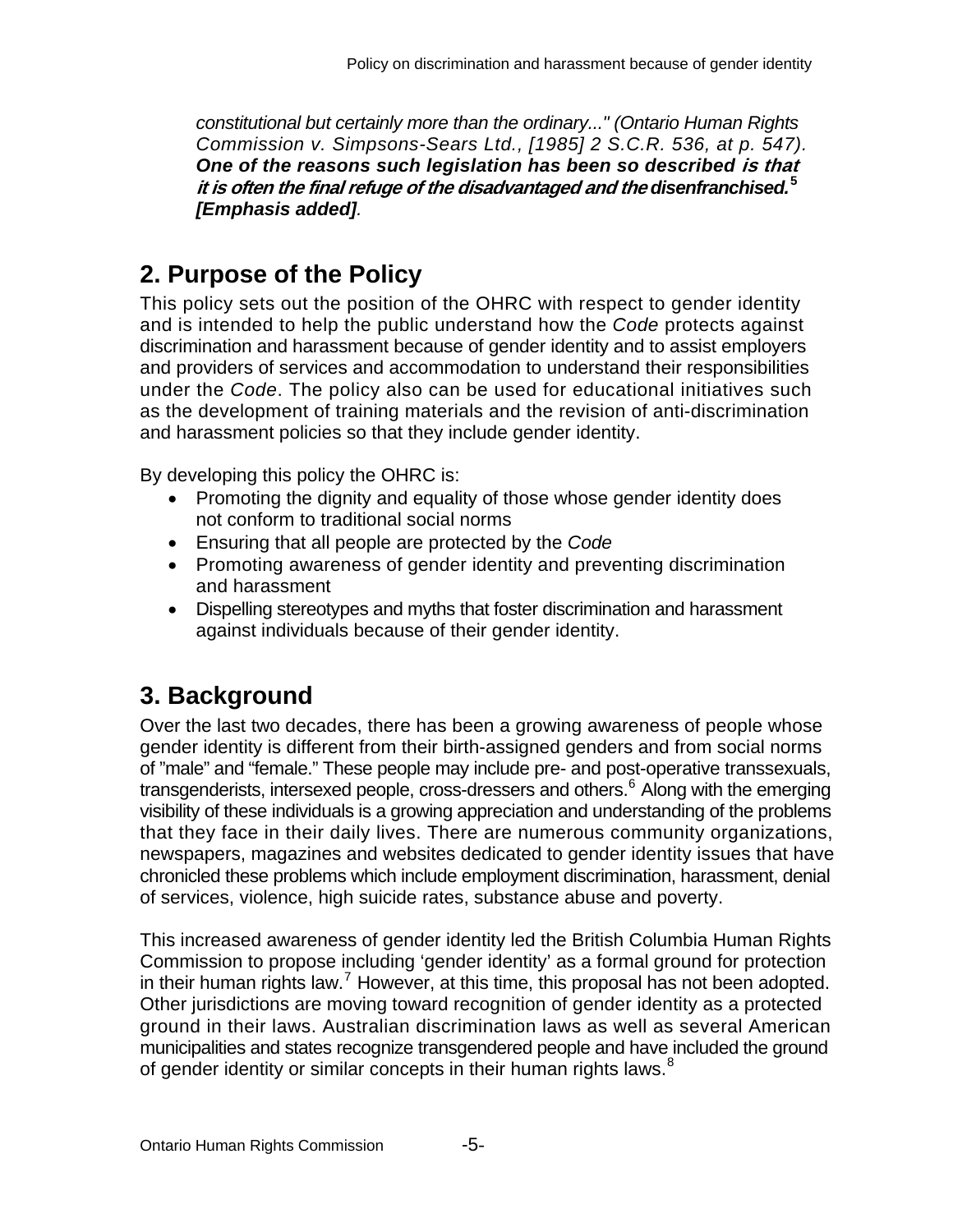In 1998, the OHRC developed a discussion paper on gender identity. The discussion paper was based on research, community consultations and interviews with selected officials and health professionals. The paper canvassed jurisprudence, domestic and international legislation, literature, and other human rights organizations' policies. The discussion paper *Toward a Commission Policy on Gender Identity* was publicly released in October 1[9](#page-16-8)99.<sup>9</sup> This policy is based on the work done to date and reflects the OHRC's formal position on gender identity.

# <span id="page-5-0"></span>**4. What is gender identity?**

Gender identity is linked to an individual's intrinsic sense of self and, particularly the sense of being male or female. Gender identity may or may not conform to a person's birth-assigned sex. The personal characteristics that are associated with gender identity include self-image, physical and biological appearance, expression, behaviour and conduct, as they relate to gender.

At birth, a child is assigned a gender by a health care professional based on observation of the child's genitalia. Society makes the assumption that based on this medical assessment a child will grow up to exhibit correspondingly masculine or feminine behaviours and appearances. However, this is not always the case. A person's felt identity or core identity may differ in part or in whole from their birth assigned sex.<sup>[10](#page-16-9)</sup> Individuals whose birth-assigned sex does not conform to their gender identity include transsexuals, transgenderists, intersexed persons and cross-dressers.

A person's gender identity is fundamentally different from and not determinative of their sexual orientation.

# <span id="page-5-1"></span>**5. Application of this Policy**

Based on a purposive and liberal interpretation of the ground of sex, it is the OHRC's position that the protection of the *Code* extends to all individuals who are denied equal treatment because of gender identity. Human rights applications related to gender identity will be accepted on the ground of sex where it is the person's gender identity that is the reason for the discrimination. The Tribunal deals with applications on a case by case basis regardless of which grounds are identified.

This policy applies to:

- 1. *The workplace (including recruiting, application forms, interviews, promotions*, and access to and receipt of employee benefits)
- 2. Services, goods and facilities (private businesses, municipal governments, *shops, restaurants, hospitals, correctional facilities, insurance services, etc.)*
- 3. The occupancy of accommodation (including rental accommodation such *as apartments, college residences, hotel/motel facilities, condominium* housing as well as commercial premises)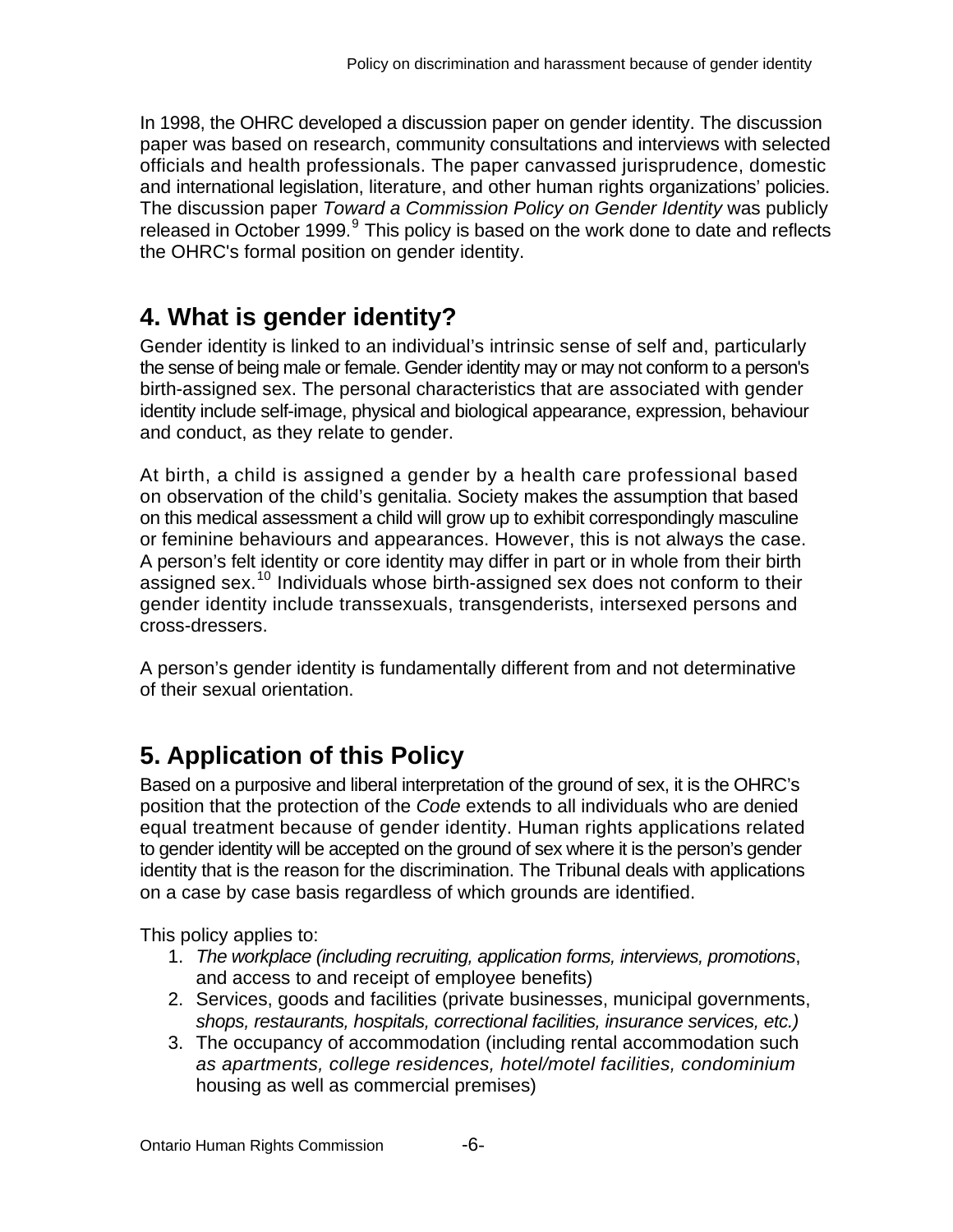- 4. Contracts (verbal or written agreements)
- 5. Membership in vocational associations and trade unions.

## <span id="page-6-0"></span>**6. Discrimination**

Every person has the right to equal treatment without discrimination because of sex, which includes gender identity. Discrimination because of gender identity includes distinctions such as exclusions, restrictions or preferences based on gender identity, or those that result in the impairment of the recognition of human rights and fundamental freedoms on an equal basis. In *Andrews v. Law Society of British Columbia*, *[11](#page-16-10)* Mr. Justice McIntyre defined discrimination as:

*… a distinction, whether intentional or not but based on grounds relating to personal characteristics of the individual or group, which has the effect of imposing burdens, obligations, or disadvantages on such individual or group not imposed upon others, or which withholds or limits access to opportunity, benefits, and advantages available to other members of society.[12](#page-16-11)* 

#### <span id="page-6-1"></span>*6.1 Direct discrimination*

A person discriminates directly when he or she treats another person unequally or differently because of his or her gender identity.

**Example**: An employee advised her employer that she was taking time off work to undergo sex-reassignment surgery. The employer granted the employee the time off but when the employee returned to work after the surgery, she was terminated. In this case, the Tribunal considered he meaning of the protected ground of sex contained in section 10 of Québec's *Charter of Human Rights and Freedoms* and concluded that sex does not include just the state of a person but also the very process of transformation that is part of transsexualism. $^{13}$  $^{13}$  $^{13}$ 

#### <span id="page-6-2"></span>*6.2 Indirect discrimination*

Discrimination can also be indirect and may occur when one person causes another to act on his or her behalf and to discriminate against a person because of his or her gender identity.

**Example**: A landlord advises the superintendent that she does not want any apartments rented to transsexuals. A person who is a transsexual responds to an advertisement for the apartment and is advised by the superintendent that there are no units available, even though there are units available. The landlord may also be named as a respondent in a human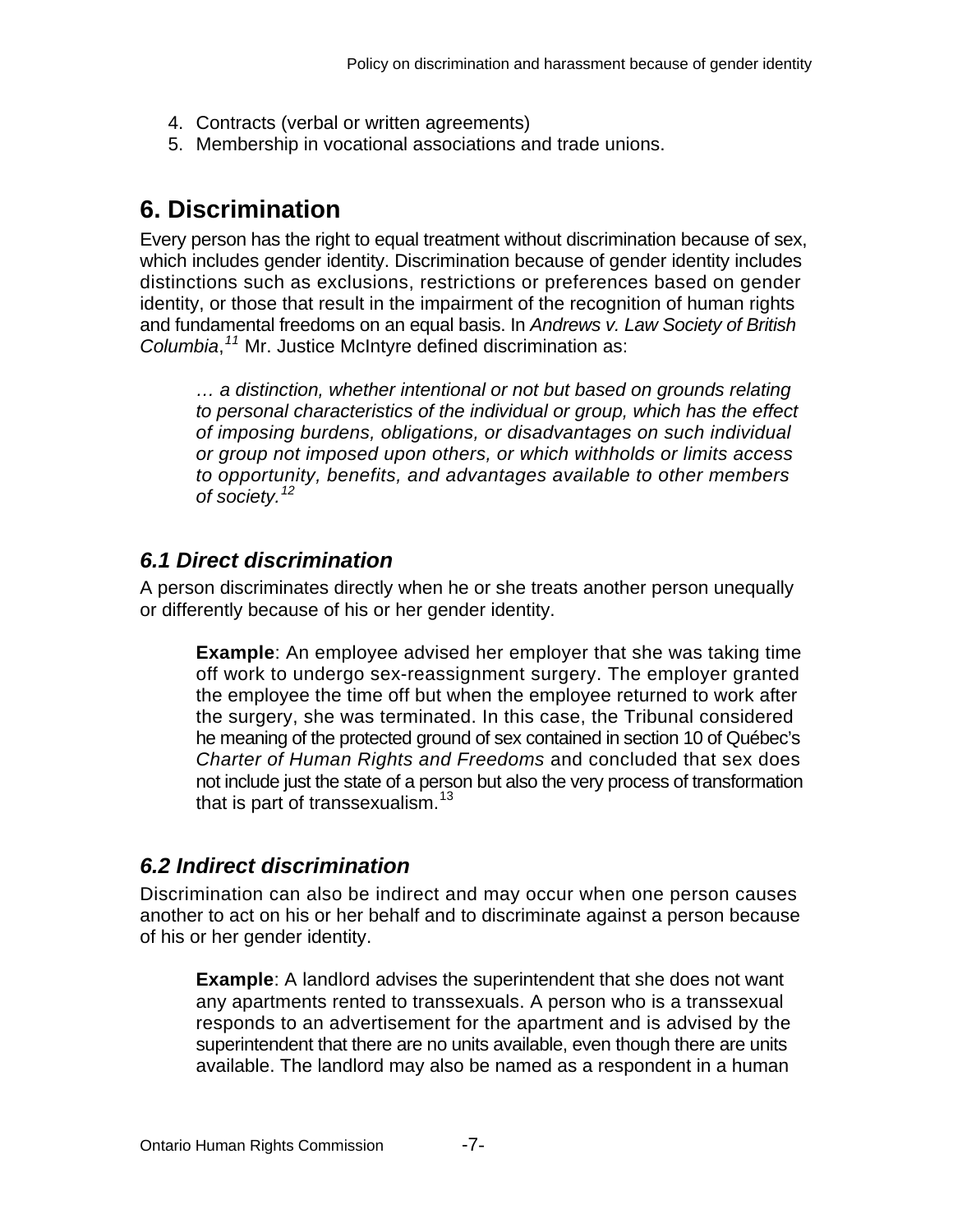rights application because the landlord indirectly discriminated by requiring the superintendent to follow a discriminatory instruction.

#### <span id="page-7-0"></span>*6.3 Constructive discrimination*

Constructive discrimination arises when a neutral requirement, qualification or factor has an adverse impact on members of a group of persons who are identified by a prohibited ground of discrimination under the *Code*. Constructive discrimination results from this adverse impact. Section 11(1) of the *Code* provides that constructive discrimination occurs:

*Where a requirement, qualification or factor exists that is not discrimination on a prohibited ground but that results in the exclusion, restriction or preference of a group of persons who are identified by a prohibited ground of discrimination and of whom the person is a member.* 

In such a case, the person responsible for the discrimination must establish if the rule is reasonable and *bona fide* and then take steps to accommodate the affected person to the point of undue hardship.

**Example**: A nightclub patron who is a pre-operative male-to-female transsexual was denied access to the women's washroom even though she was presenting herself as a woman. The nightclub's policy on the use of washrooms was that transsexuals were not permitted to use the women's washroom. She filed a human rights claim and the Tribunal found that while this policy was neutral, it had an adverse effect on transsexuals. The Tribunal concluded its decision, which was in the complainant's favour, by stating that discrimination against a transsexual constitutes discrimination because of sex. $14$ 

**Example**: The *Vital Statistics Act*<sup>[15](#page-16-14)</sup> requires that all birth certificates in the province identify individuals as male or female. This requirement is neutral on its face since it requires all people to be identified as male or female. However, for an individual whose gender identity does not conform to the designation on his or her birth certificate, this may have an adverse impact. The person who shows this identification or relies on it to obtain a permit or official document may be refused because the service provider observes an inconsistency between the way the person presents him/herself and the designation on the birth certificate.

#### <span id="page-7-1"></span>*6.4 Discrimination because of association*

Persons who are subject to discrimination because of their association with a person protected under the *Code* may file a human rights application based on section 12, which protects against discrimination because of association.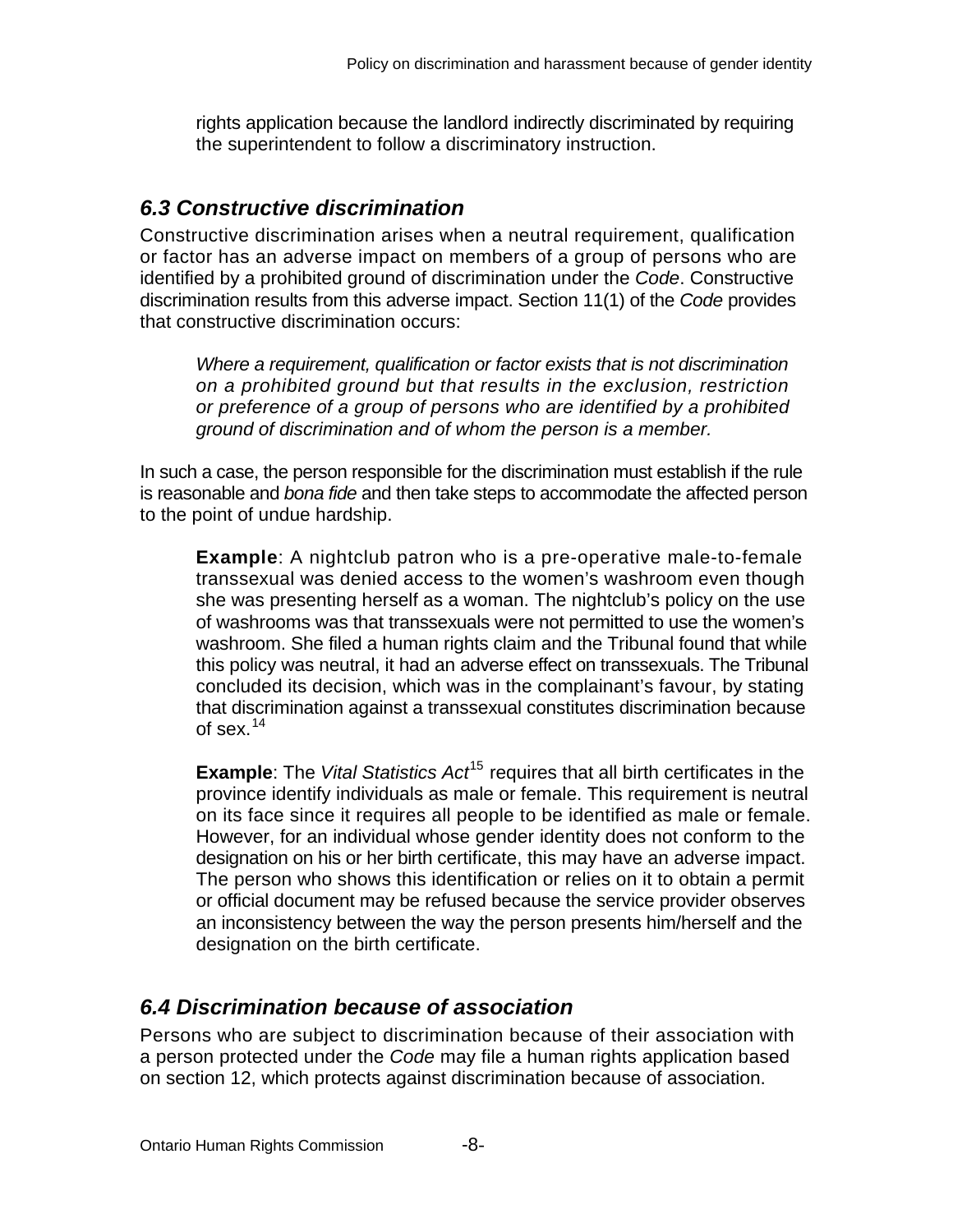**Example**: A female tenant of an apartment asks for maintenance on her unit. This request is denied because the superintendent says he does not like her friend who is a cross-dresser. Although the tenant was not subjected to discrimination because of her own gender identity, she was subjected to discrimination because of her relationship with a person who is a crossdresser.

# <span id="page-8-0"></span>**7. Employment**

Section 5(1) of the *Code* provides that every person has a right to equal treatment in employment without discrimination because of sex, which includes gender identity. Denying or restricting employment opportunities in hiring, training, promotion, transfers, *etc.* because of gender identity is a violation of the *Code.* This is based on the notion that individuals who are the targets of the discriminatory behaviour are being judged on stereotypes about how men and women should behave and look and not on the basis of merit.

**Example**: A woman working on a temporary basis is offered a full-time position as a customer service associate by her supervisor on the condition that she wear dresses and change her hairstyle to a more feminine one. The employer believes this is necessary because the customers will not like the woman's overly masculine appearance.

**Example**: An employee discloses to his manager that he cross-dresses. The manager subsequently tells the employee that he will no longer qualify for promotions or further career training because customers and coworkers will be uncomfortable with him.

# <span id="page-8-1"></span>**8. Services**

Section 1 of the *Code* provides that every person has a right to equal treatment with respect to services, goods, and facilities, without discrimination because of sex, which includes gender identity. This includes refusal of a service or other differential treatment.

**Example:** A transsexual woman volunteered as a librarian at a community organization for lesbians and also became a member of the organization. In an article that appeared in a community newspaper, she identified herself as a lesbian but not a woman. Two board members of the organization disapproved of her remarks in the newspaper article. The woman subsequently received a letter advising that her services as a librarian were no longer required and that she was no longer welcome in the organization. The woman filed a human rights claim, and while the Tribunal did not find that the individual was an employee of the organization, it did find that she was discriminated against in the provision of a service because of sex.<sup>[16](#page-16-15)</sup>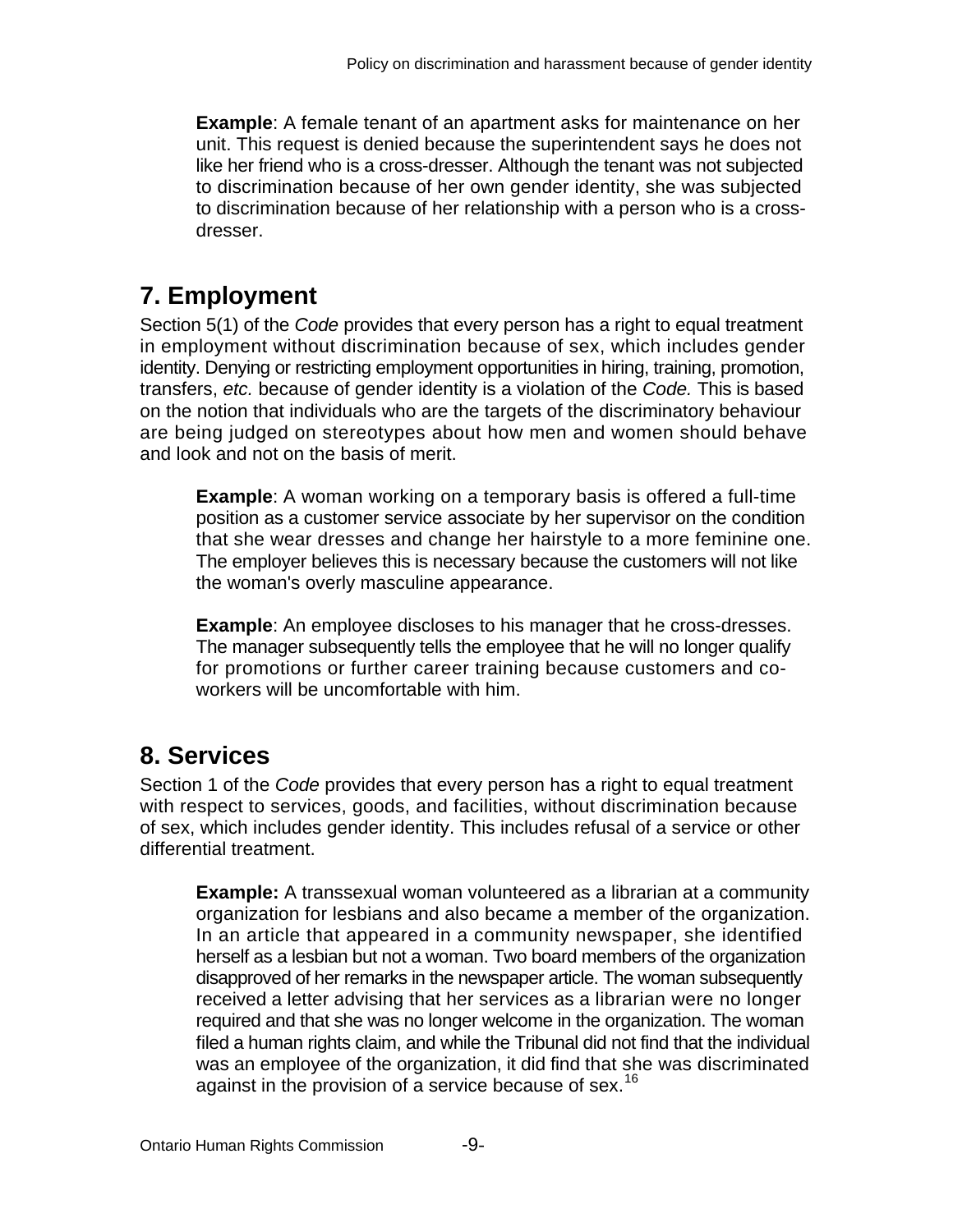**Example:** A municipality that provides the service of issuing proclamations must do so in a non-discriminatory manner. A transgender support group asks for a proclamation for "Transgender Pride Week" and the Mayor and City Council reject the request. The basis for the refusal is that the Mayor and City Council morally oppose the goals and activities of the group, while they routinely approve proclamations from other groups whom they support.<sup>[17](#page-16-16)</sup>

**Example**: A restaurant owner who refuses service to a customer who is a transsexual and throws her out of the restaurant infringes the person's right to receive a service without discrimination.<sup>[18](#page-16-17)</sup>

# <span id="page-9-0"></span>**9. Accommodation (Housing)**

Section 2(1) of the *Code* provides that every person has a right to equal treatment with respect to the occupancy of accommodation (housing) without discrimination because of sex which includes gender identity.

**Example:** A student responds to an advertisement for a house that is for rent and arranges to view the house and meet with the owner. A few days later, she contacts the owner and advises him that she wishes to rent the house a woman and proceeds to tell her that he does not rent to transvestites.

# <span id="page-9-1"></span>**10. Membership in vocational associations**

Section 6 of the *Code* provides that every person has a right to equal treatment with respect to membership in any trade union, trade or occupational association or self-governing profession without discrimination because of sex which includes gender identity.

**Example:** A transsexual employee was involved in a dispute with her employer. The individual did not feel that her union's actions on her behalf regarding this dispute were adequate. She alleged that the union discriminated against her in its response to the incident, both initially and with respect to the events that followed the initial dispute, and in the way it responded to the employer's handling of the complaint made against her. The Tribunal found that the union had treated her worse than it would have treated other union members in similar circumstances and that her status as a transsexual was a factor in her treatment. The Tribunal ordered the union to cease its contravention of the human rights law and to pay her damages for lost wages and the injury it had done to her dignity, feelings and self-respect.<sup>[19](#page-16-18)</sup>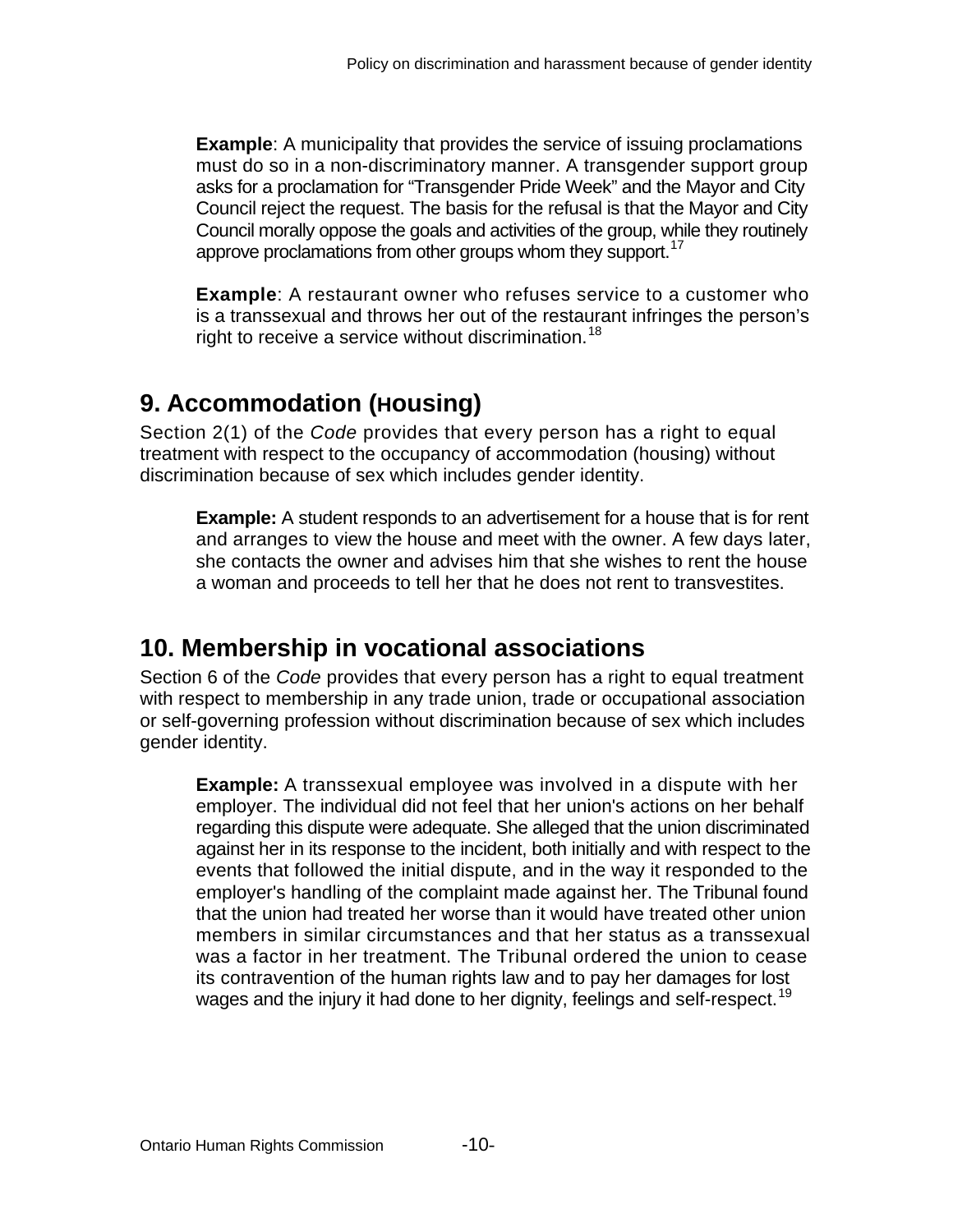#### <span id="page-10-0"></span>**11. Harassment**

Harassment because of gender identity is covered by the *Code* under the ground of sex.

#### <span id="page-10-1"></span>*a) Definition of harassment*

Harassment is defined in subsection 10(1) of the *Code* as "engaging in a course of vexatious comment or conduct that is known or ought reasonably to be known to be unwelcome." This definition guides the OHRC, the Tribunal, other tribunals and courts, and all Ontarians in determining what forms of behaviour are inappropriate under the *Code*.

The reference to comment or conduct that is known or ought reasonably to be known to be unwelcome establishes an objective test for harassment:

- 1. In some situations, it should be obvious that the conduct or comments will be offensive or unwelcome.
- 2. Since the individual may be in a vulnerable situation, there is no requirement that the individual object to the behaviour in order for there to be a violation of the *Code*. It may be unrealistic to require an individual who is the target of harassment to object to the offensive treatment as a condition of being able to claim a right to be free from such treatment.
- 3. Conduct or comments which relate to a person's gender identity may not, on their face, be offensive. However, they may still be unwelcome from the perspective of the particular individual. If the individual objects and if similar behaviour is repeated, it may constitute a violation of the *Code*.

Each situation that is brought to the attention of the Tribunal through a human rights application will be assessed on its own merits. However, transphobic epithets, comments ridiculing individuals because of their gender identity, or singling out an individual for humiliating or demeaning teasing or jokes related to or because of gender identity may be conduct which ought reasonably to be known to be unwelcome.

Examples of situations that might be considered harassment include the following:

- 1. A landlord says to a tenant, who is a member of a cross-dresser organization, "I don't know why you people don't go live with your own kind, because you sure don't belong here".
- 2. Demeaning sexual remarks, jokes or innuendo about an employee, client, customer or tenant told to others might deny the right of those persons who are the subject of the comments to be viewed as equals.
- 3. Demeaning comments, signs, caricatures, or cartoons displayed in a service environment such as a store, restaurant, or in a workplace or rental apartment building may create a poisoned environment in violation of the *Code*.
- 4. The display of transphobic, derogatory or offensive pictures, graffiti or materials is humiliating and also impairs the right of those persons who are members of the targeted group to be viewed as equals. An employer, service provider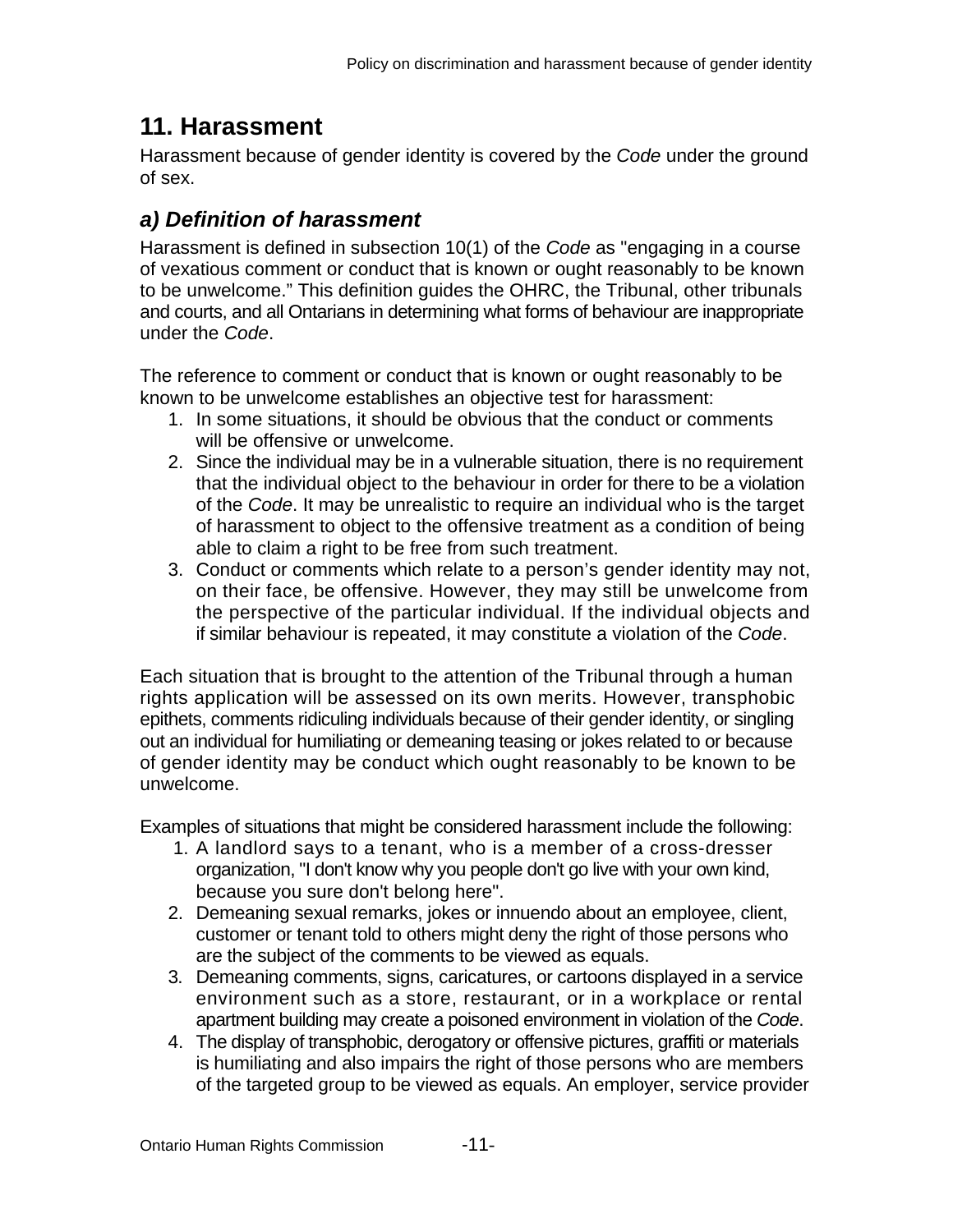or landlord that tolerates inappropriate pictures, graffiti or materials and does not take any steps to remove them may create a poisoned environment. Depending on the particular circumstances, some persons may be humiliated or may experience feelings of hurt, anger and resentment because of their gender identity.

#### <span id="page-11-0"></span>*b) Comments or conduct need not be explicit*

Comments or conduct do not need to be explicit to infringe a person's right to equal treatment without discrimination or harassment. Where a person is singled out and treated differently because of gender identity, even where the differential treatment does not include explicit reference to gender identity, there may still be a violation of the *Code*.

**Example**: In a warehouse, a transgendered female employee is repeatedly made the brunt of practical jokes and called a "freak" by her co-workers.

#### <span id="page-11-1"></span>*c) Poisoned environment*

A single instance of harassment because of gender identity may not fall within the definition of harassment under the *Code.* However, there could be circumstances in which a single incident of inappropriate behaviour may be significant or substantial enough to constitute a breach of the *Code* by creating a poisoned environment for individuals because of their gender identity. In other words, there could be circumstances in which unequal treatment does not have to occur continually or repeatedly in order for a violation of the *Code* to occur*.*

A consequence of creating a poisoned environment is that certain individuals are subjected to terms and conditions of employment, tenancy, services, etc. that are quite different from those experienced by individuals who are not subjected to these comments or conduct. In such instances, the right to equal treatment may be violated. Demeaning remarks, jokes or innuendo based on gender identity not only poison the environment for transgenderists and transsexuals but affect everyone's environment.

The conduct at issue must be objectively evaluated. It must be of such a nature and degree so as to amount to a denial of equality through the creation of a poisoned environment.

# <span id="page-11-2"></span>**12. Confidentiality of information**

Gender identity is a personal characteristic that may or may not be known to others. While most people are not concerned about others knowing their gender identity, this may not be the case for transsexuals and transgenderists. Despite the protections set out in the *Code*, individuals who identify or are identified as transsexual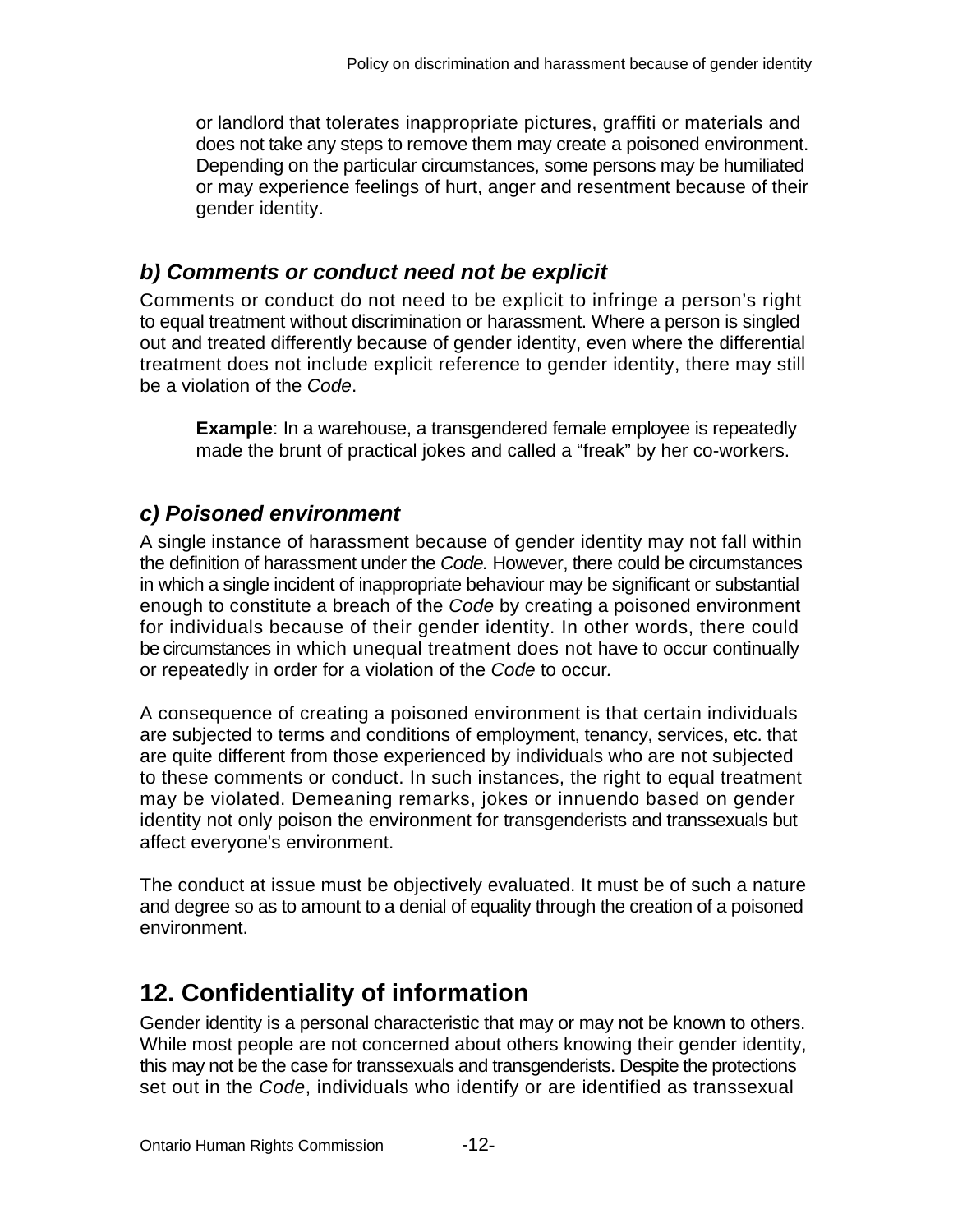or transgendered face the very real possibility of being subjected to overt or subtle discrimination and/or harassment. This can be particularly detrimental in the workplace.

An employer or service provider who legitimately requires and collects personal information that either directly or indirectly identifies a person's sex which may be different from his or her gender identity must ensure the maximum degree of privacy and confidentiality of the information. This applies in all situations and circumstances including employment records and files, insurance company records, medical information, etc. The information might be required to enable an employee or individual to claim or register for benefits, to apply for an apartment, or other purposes. All information should remain exclusively with designated personnel (such as the human resources person) in a secure filing system in order to protect the individual's confidentiality.

Confidential information that might be collected includes:

- birth certificate
- driver's licence
- identification of next of kin
- identification of beneficiary for insurance purposes
- a claim for health benefits.

An employer or service provider who fails to properly safeguard personal information about an individual's sex or gender identity may infringe the *Code.* A human rights application could be made where this results in a person being subject to discrimination and/or harassment because of his or her gender identity.

#### <span id="page-12-0"></span>**13. Liability of employers for the actions of their employees/agents**

#### <span id="page-12-1"></span>*a) Common Law: The Organic Theory of Corporate Responsibility*

Generally, an employer is not liable for acts of harassment carried out by its employees unless it can be proven that it was aware of the harassment. The corporation may also be held responsible for the actions of that employee if it can be shown the employee was part of the management or "directing mind" of the organization. In such cases, the decisions and acts of the employee are so closely identified with the employer that they are treated as one and the same. In other words, the acts or omissions of supervisors, managers, etc. are considered to be the acts of the employer, giving rise to corporate responsibility.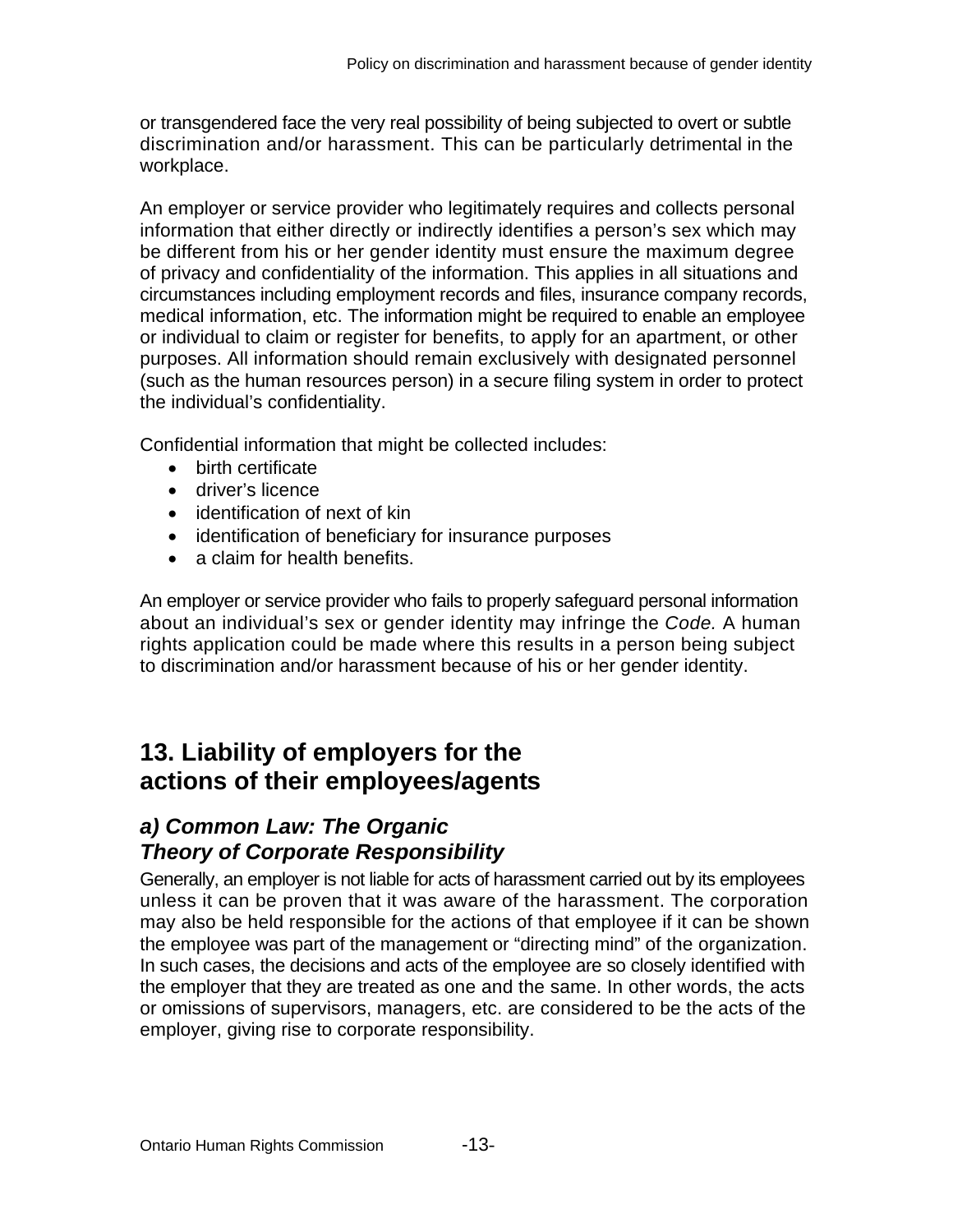#### <span id="page-13-0"></span>*b) Vicarious liability*

Under section 46.3 of the *Code*, a corporation, union, trade or occupational association will be held responsible for discrimination committed by employees or agents as though the corporation, union, trade or occupational association had committed the breaches itself. This is known as vicarious liability. The corporation, union, etc. is vicariously liable for the acts of its employees or agents. The doctrine of vicarious liability does not apply to harassment as defined in subsection 10(1)(f) of the *Code*. Rather, it applies to breaches of the equality rights provisions of the *Code*.

## <span id="page-13-1"></span>**14. Remedies under the Code**

The purpose of human rights legislation is not to find fault but to eliminate discrimination and to provide redress. It is meant to be preventative and remedial, rather than punitive. A remedy to a human rights application might include restoring the person to a position the individual would have held had the *Code* not been violated. It may consist of compensation for loss of earnings or job opportunities, or damages for mental anguish suffered as a result of the violation.

Human rights remedies also address issues of public interest. This may include requiring changes to an organization's policies, the implementation of training initiatives, the establishment of internal human rights complaint resolution mechanisms, introduction of anti-harassment policies, a written apology, etc.

# <span id="page-13-2"></span>**Appendix: Glossary**

This glossary was developed based on the OHRC's research for this policy and for the discussion paper, *Toward a Commission Policy on Gender Identity*. The glossary is intended to provide general information on the terminology related to gender identity and is not intended to be an exhaustive or authoritative guide on the subject.

- *Cross-dresser* refers to people who dress in the clothes of the opposite sex for emotional satisfaction and psychological well being. Cross-dresser is preferred over the term 'transvestite' which is seen as a diagnostic term associated with medical identity.
- *Gender* may be defined in various ways and could include any or all of the following categories: physical anatomy (or sex organs), secondary sex characteristics that develop at and after puberty, behaviour and conduct, the mind, and fashion choices.
- *Intersexed* means being born with the (full or partial) sex organs of both genders, or with underdeveloped or ambiguous sex organs. About 4 per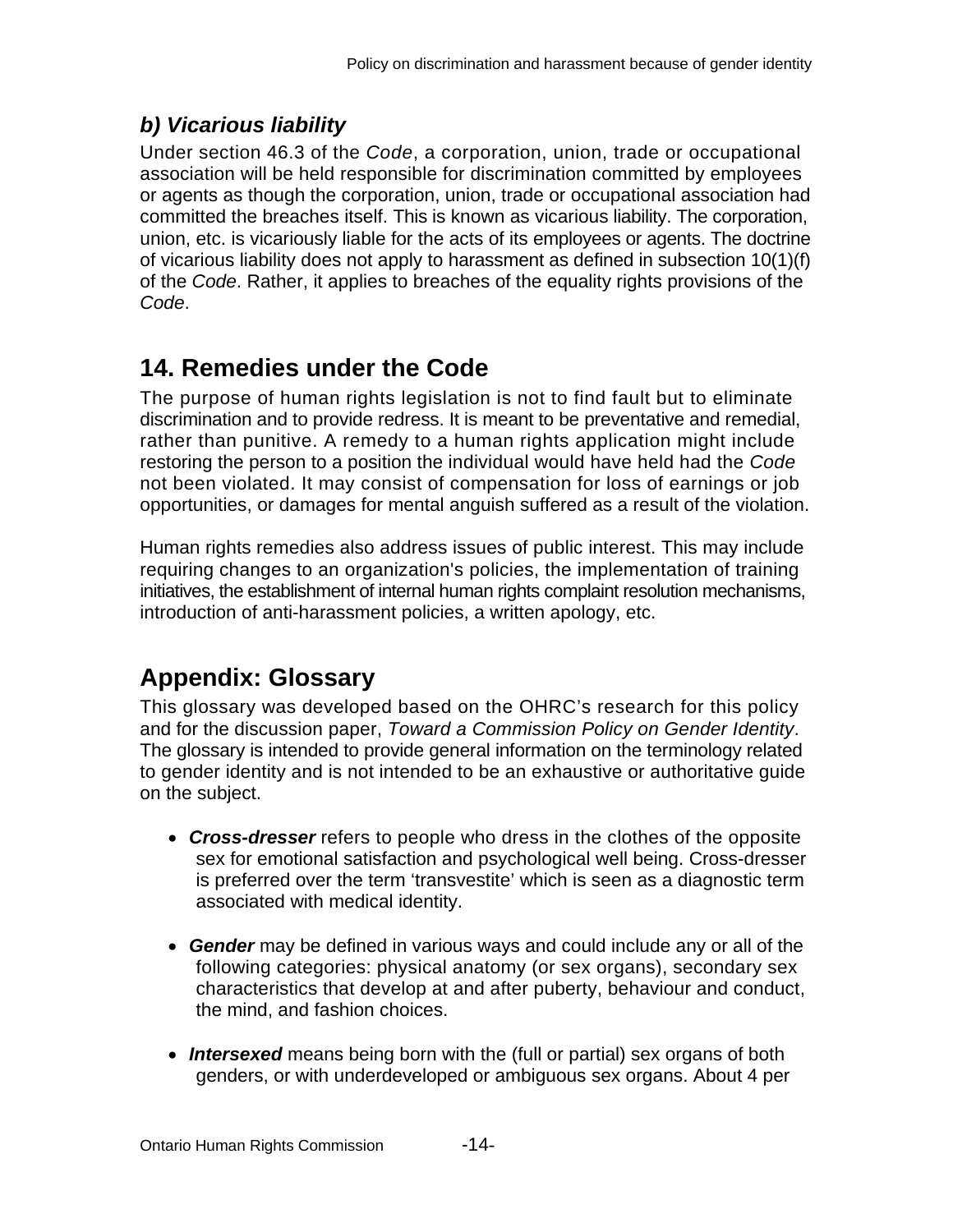cent of all births may be intersexed to some degree. This word replaces the inappropriate term 'hermaphrodite'.

- *Sexual orientation* is more than simply a status that an individual possesses; it is an immutable personal characteristic that forms part of an individual's core identity. Sexual orientation encompasses the range of human sexuality from gay and lesbian to bisexual and heterosexual orientations.
- *Sex-reassignment surgery (SRS)* is the medical procedure by which an individual is surgically altered to create the physical appearance of the opposite sex.
- *Transgendered* describes individuals who are not comfortable with, or who reject, in whole or in part, their birth assigned gender identities. The word transgendered is generally viewed as an umbrella term that unifies people who identify as transsexual, transgenderist, intersexed, transvestite or as a cross-dresser*.*
- *Transgenderists* self-identify and live as the opposite gender but have decided not to undergo sex reassignment surgery.
- *Transition* is the process of changing sex, including hormones, cross living, and surgery. A practical minimum duration for this process is about two years but it is not unusual for it to take longer.
- *Transphobia* is the unrealistic or irrational fear and hatred of cross-dressers, transsexuals and transgenderists. Like all prejudices, it is based on negative stereotypes and misconceptions that are then used to justify and support hatred, discrimination, harassment, and violence toward people who are transgendered.
- *Transsexuals* are individuals who have a strong and persistent feeling that they are living in the wrong sex. This term is normally used to describe individuals who have undergone sex-reassignment surgery. A male transsexual has a need to live as a man and a female transsexual has a need to live as a woman.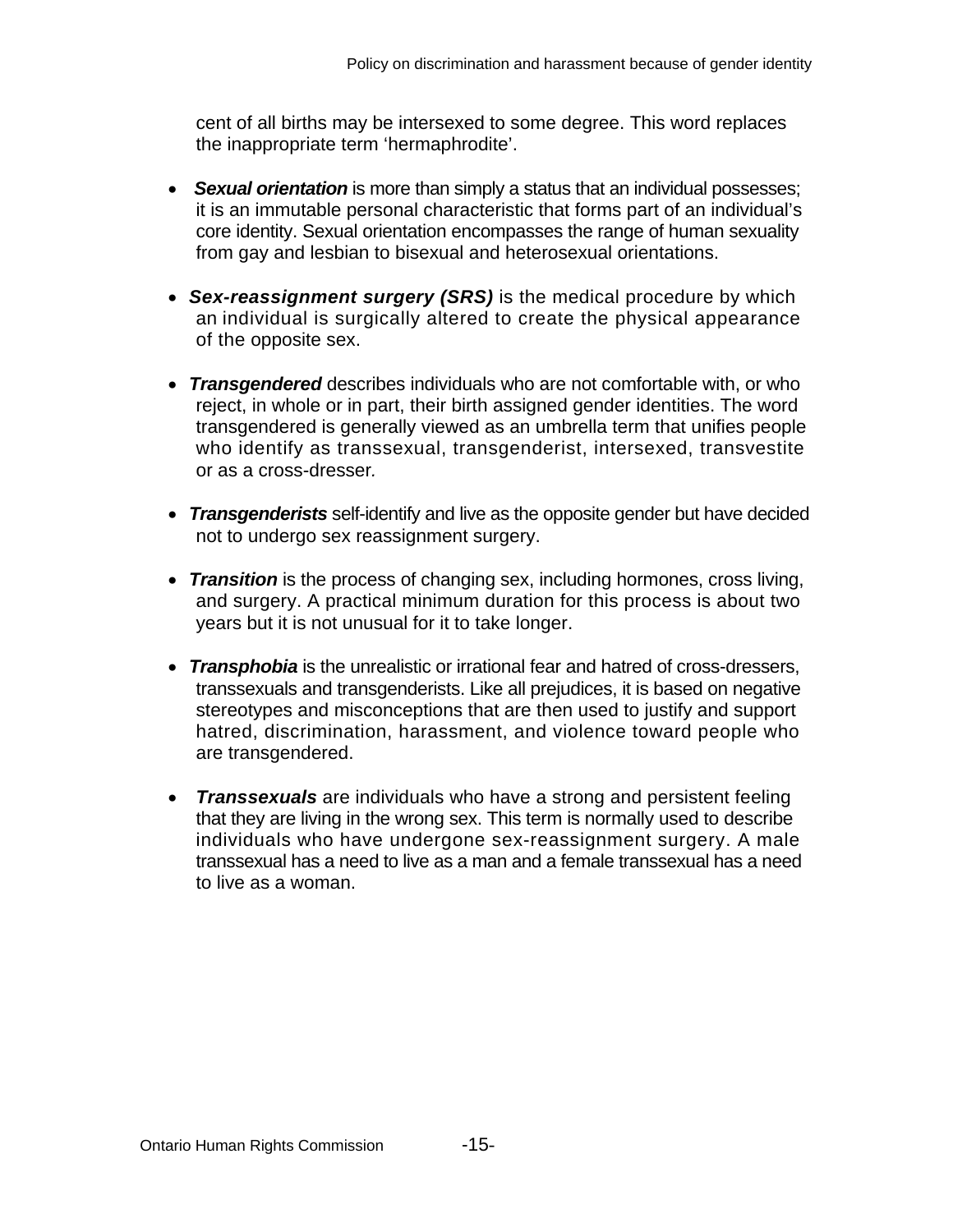#### <span id="page-15-0"></span>**For more information**

For more information about the OHRC or this policy statement, please visit our website at [www.ohrc.on.ca](http://www.ohrc.on.ca/) .

Please visit [www.ontario.ca/humanrights](http://www.attorneygeneral.jus.gov.on.ca/english/ohrc/Default.asp) for more information on the human rights system in Ontario.

The Human Rights System can also be accessed by telephone at: Local: 416-326-9511 Toll Free: 1-800-387-9080 TTY (Local): 416-326 0603 TTY (Toll Free) 1-800-308-5561

To file a human rights claim, please contact the Human Rights Tribunal of Ontario at: Toll Free: 1-866-598-0322 TTY: 416-326-2027 or Toll Free: 1-866-607-1240 Website: www.hrto.ca

To talk about your rights or if you need legal help with a human rights claim, contact the Human Rights Legal Support Centre at: Toll Free: 1-866-625-5179 TTY: 416-314-6651 or Toll Free: 1-866-612-8627 Website: www.hrlsc.on.ca